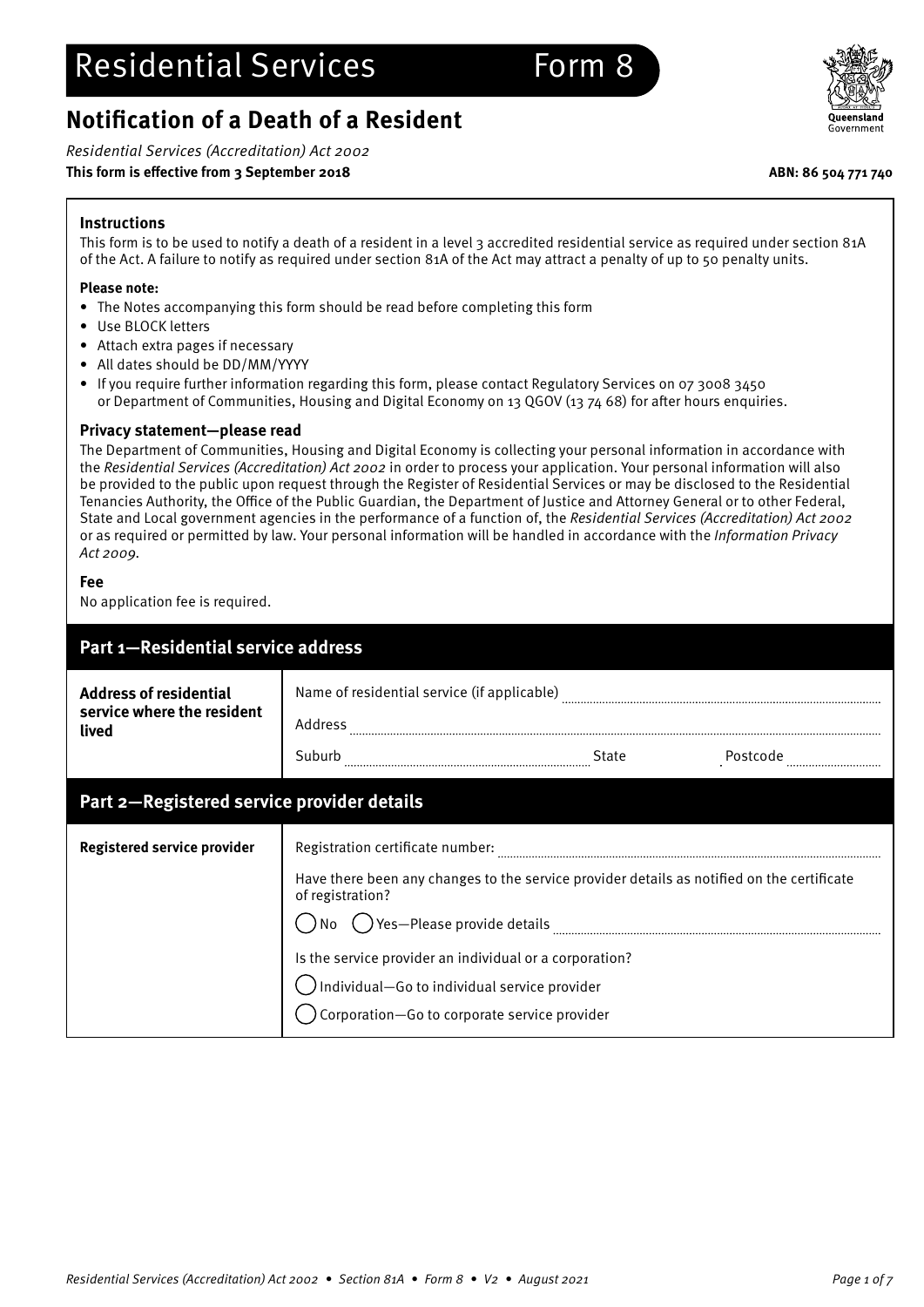|                                         | Part 2-Registered service provider details continued                                                                                               |
|-----------------------------------------|----------------------------------------------------------------------------------------------------------------------------------------------------|
| <b>Individual service</b><br>provider/s | Preferred title $\bigcirc$ Mr $\bigcirc$ Mrs $\bigcirc$ Ms $\bigcirc$ Miss $\bigcirc$ Other (specify) $\ldots$ $\ldots$ $\ldots$ $\ldots$ $\ldots$ |
|                                         |                                                                                                                                                    |
|                                         | Preferred contact method     Phone       Fax     Mobile     Email     Mail                                                                         |
| Corporate service provider              |                                                                                                                                                    |
|                                         |                                                                                                                                                    |
|                                         | Email<br>Preferred contact method   Phone   Fax   Mobile   Email   Mail                                                                            |
|                                         | Left blank intentionally,<br><b>Please turn over for more details</b>                                                                              |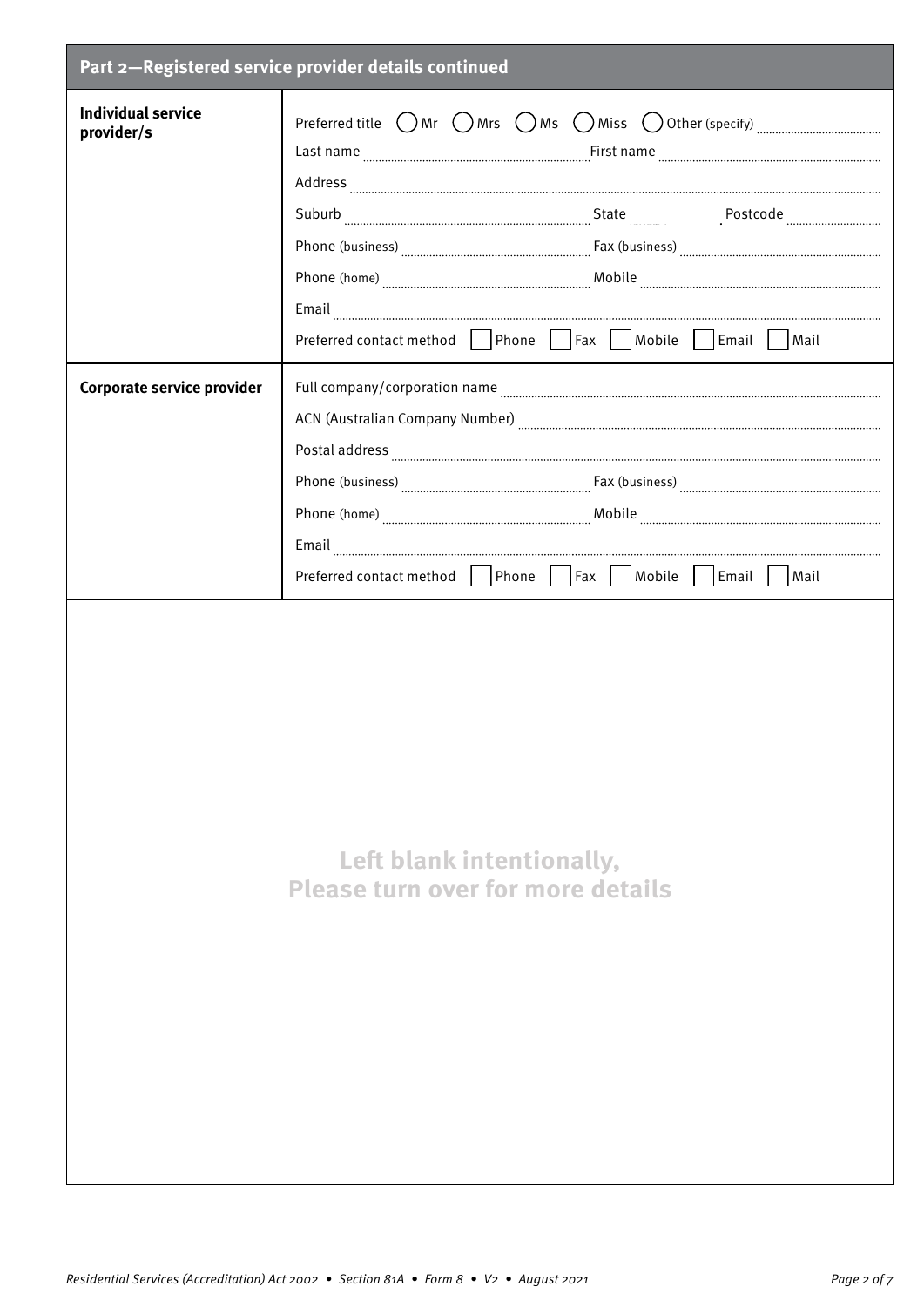| Part 3-Circumstances details                                                             |                                                                                                                                                                                                                                                                                                                                                                                                                                                                                                                                                                                                                                                                                                                                                                                                                                                                                                      |
|------------------------------------------------------------------------------------------|------------------------------------------------------------------------------------------------------------------------------------------------------------------------------------------------------------------------------------------------------------------------------------------------------------------------------------------------------------------------------------------------------------------------------------------------------------------------------------------------------------------------------------------------------------------------------------------------------------------------------------------------------------------------------------------------------------------------------------------------------------------------------------------------------------------------------------------------------------------------------------------------------|
| <b>Resident details</b>                                                                  | Preferred title: $\bigcap$ Mr $\bigcap$ Mrs $\bigcap$ Ms $\bigcap$ Miss $\bigcup$ Other (specify) $\ldots$ $\ldots$ $\ldots$ $\ldots$ $\ldots$<br>Date of birth with the continuum continuum contract of birth with the continuum continuum continuum continuum continuum continuum continuum continuum continuum continuum continuum continuum continuum continuum continuum co<br>DD / MM / YYYY                                                                                                                                                                                                                                                                                                                                                                                                                                                                                                   |
| <b>Medication details</b>                                                                | Was the resident taking any medication?<br>$\left(\begin{array}{c} \end{array}\right)$ $\left(\begin{array}{c} \end{array}\right)$ Yes—attach a copy of their medication record.<br>Did the resident stop taking their medication prior to their death?<br>$\left(\begin{array}{c} \end{array}\right)$ No $\left(\begin{array}{c} \end{array}\right)$ Yes—attach a copy of the relevant medication distribution record.<br>Have any medication incidents occurred regarding the resident?<br>$\binom{1}{2}$ Yes—attach a copy of the relevant medication incident report form.<br>No<br><b>Note:</b> Examples of medication incidents include medication errors, adverse reactions to medication,<br>missing medication, out of date medication, refusal to take their medication or a lack of documentation.<br>Has the resident been admitted to hospital while living at the residential service? |
| Resident's next of kin<br>details                                                        | Email<br>Preferred contact method Phone Fax Mobile Email Mail                                                                                                                                                                                                                                                                                                                                                                                                                                                                                                                                                                                                                                                                                                                                                                                                                                        |
| <b>Place and date of death</b><br>(If known, please include all<br>details as requested) | Place of death<br>Is this the date on the death certificate?<br>$\binom{1}{x}$ No $\binom{1}{x}$ Yes—attach a copy if available.<br>If date of death was provided by a medical practitioner, provide their details below:<br>Email                                                                                                                                                                                                                                                                                                                                                                                                                                                                                                                                                                                                                                                                   |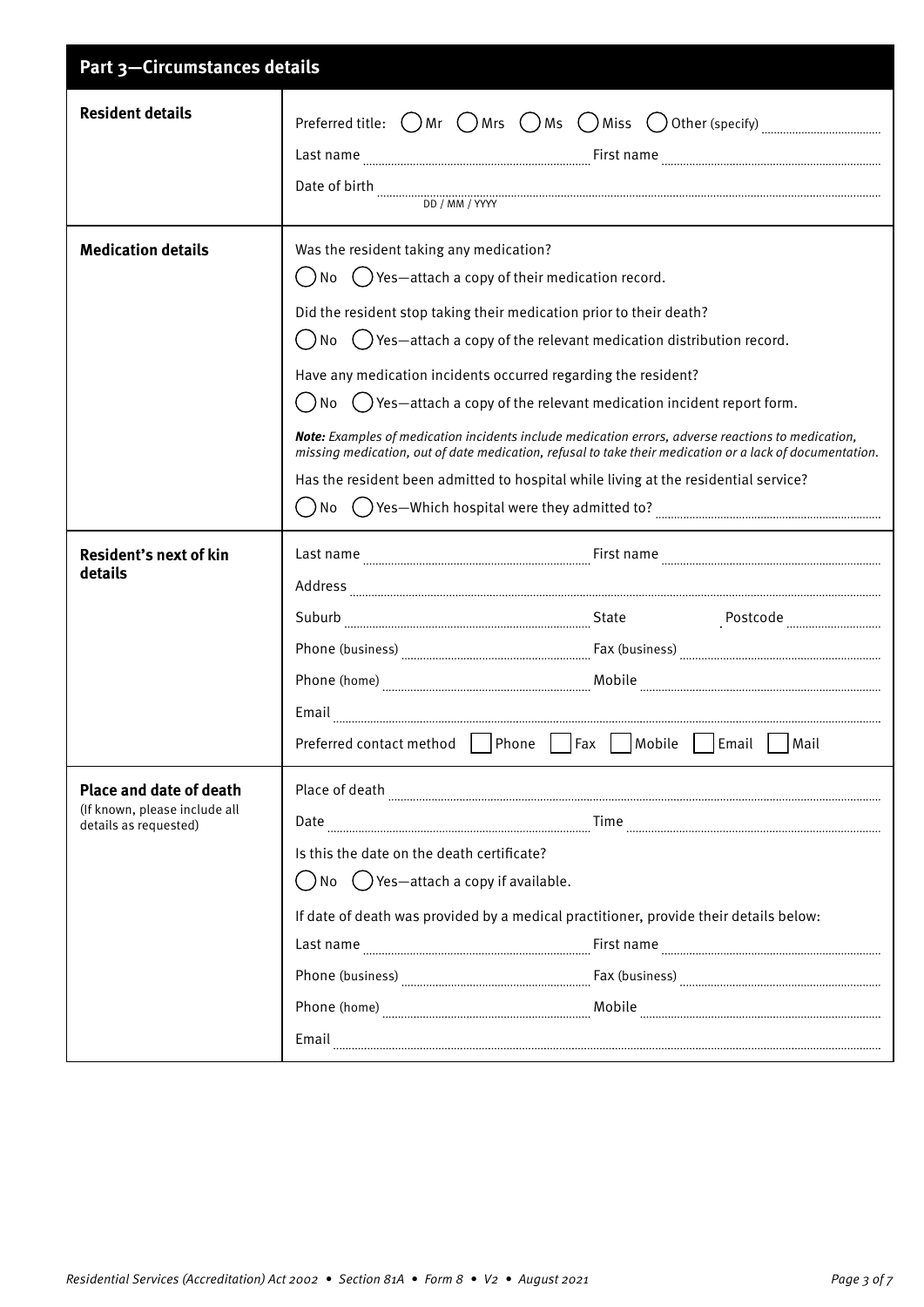| Part 3-Circumstances details continued                                                                                                                                                  |                                                                                                                                                                                                                                                                                                                                                                                                                                                                                                                                                                                                                                                                                                                                                                                                                                       |  |
|-----------------------------------------------------------------------------------------------------------------------------------------------------------------------------------------|---------------------------------------------------------------------------------------------------------------------------------------------------------------------------------------------------------------------------------------------------------------------------------------------------------------------------------------------------------------------------------------------------------------------------------------------------------------------------------------------------------------------------------------------------------------------------------------------------------------------------------------------------------------------------------------------------------------------------------------------------------------------------------------------------------------------------------------|--|
|                                                                                                                                                                                         | Is this person the resident's medical practitioner?<br>$\bigcirc$ No $\bigcirc$ Yes<br>If no, the residents medical practitioner's details are:<br>$\textbf{Phone (home)} \textcolor{red}{}\textcolor{blue}{}\textcolor{blue}{}\textcolor{blue}{}\textcolor{blue}{}\textcolor{blue}{}\textcolor{blue}{}\textcolor{blue}{}\textcolor{blue}{}\textcolor{blue}{}\textcolor{blue}{}\textcolor{blue}{}\textcolor{blue}{}\textcolor{blue}{}\textcolor{blue}{}\textcolor{blue}{}\textcolor{blue}{}\textcolor{blue}{}\textcolor{blue}{}\textcolor{blue}{}\textcolor{blue}{}\textcolor{blue}{}\textcolor{blue}{}\textcolor{blue}{}\textcolor{blue}{}\textcolor{blue}{}\textcolor{blue}{}\textcolor{blue}{}\textcolor{blue}{}\textcolor{blue}{}\textcolor{blue}{}\textcolor{blue}{}\textcolor{blue}{}\textcolor{blue}{}\textcolor{blue}{}\text$ |  |
| <b>Resident's previous</b><br>incidents<br>Incidents could include where<br>the resident was involved<br>in a serious incident at the<br>residential service or with other<br>residents | Have there been any previous incidents involving this resident?<br>()No ()Yes<br>Please provide details                                                                                                                                                                                                                                                                                                                                                                                                                                                                                                                                                                                                                                                                                                                               |  |
| <b>Circumstances of death</b><br>Please provide a brief chronology<br>of the circumstances of death.<br>Please attach any documents<br>that are relevant to the<br>resident's death.    |                                                                                                                                                                                                                                                                                                                                                                                                                                                                                                                                                                                                                                                                                                                                                                                                                                       |  |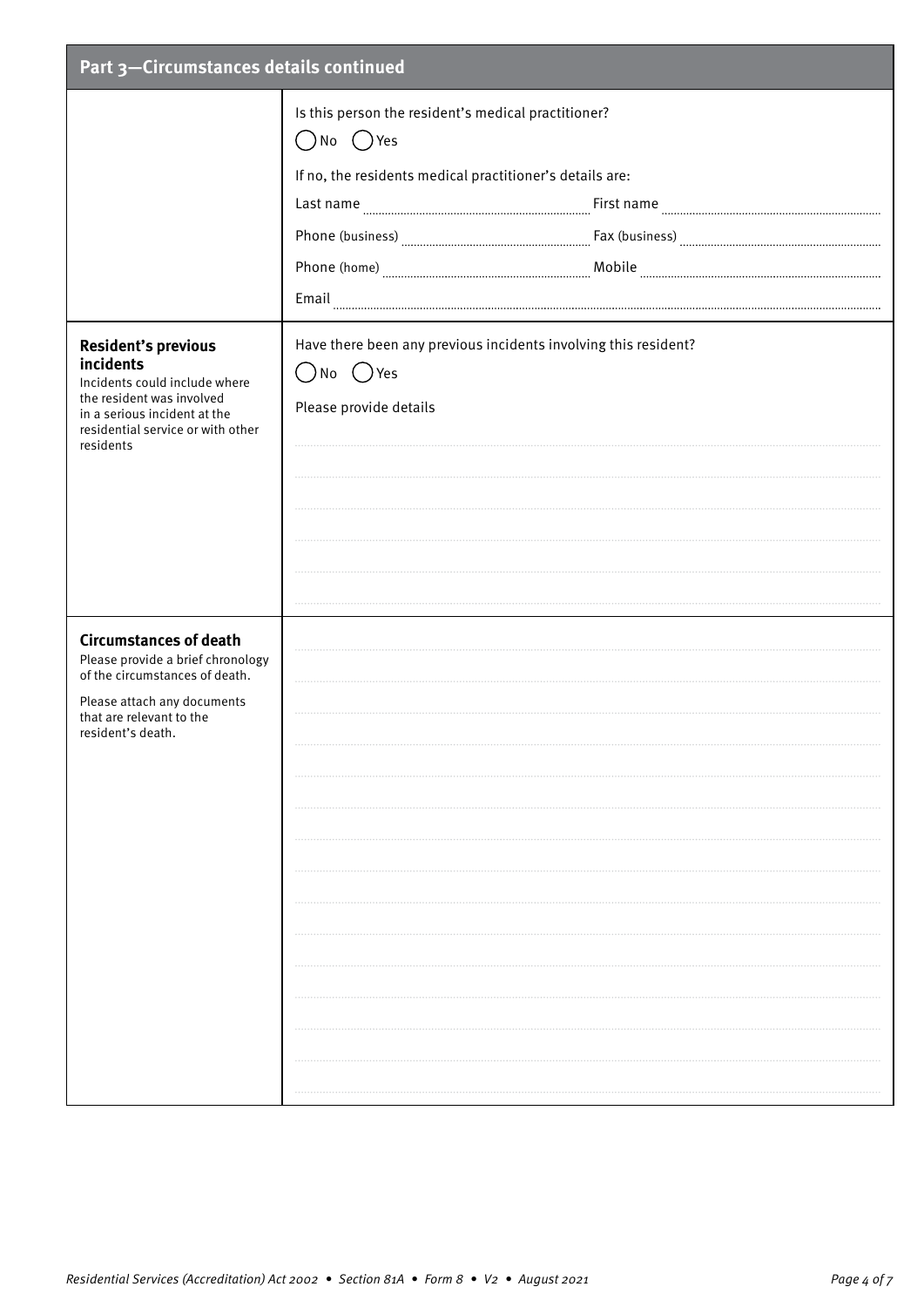| Part 4-Other relevant information                                                                                                                                                                                                                                                                                         |                                                                                                                                                                                                                                                                                                                                                                                                                                                                                                                                                                                 |  |
|---------------------------------------------------------------------------------------------------------------------------------------------------------------------------------------------------------------------------------------------------------------------------------------------------------------------------|---------------------------------------------------------------------------------------------------------------------------------------------------------------------------------------------------------------------------------------------------------------------------------------------------------------------------------------------------------------------------------------------------------------------------------------------------------------------------------------------------------------------------------------------------------------------------------|--|
| <b>Residential service:</b><br>prior incidents                                                                                                                                                                                                                                                                            | Have there been any previous deaths at the residential service within the last 12 months?<br>No ( ) Yes<br>If they are due to similar circumstances, please provide details:                                                                                                                                                                                                                                                                                                                                                                                                    |  |
| <b>Police notification</b><br>A police officer must be notified<br>of the death if the death is a<br>'reportable death' under the<br>Coroners Act 2003.<br>This includes the death of a<br>resident with a disability under<br>the Disability Services Act 2006<br>living in a level 3 accredited<br>residential service. | Has the Queensland Police Service been notified of the residents' death?<br>()Yes<br>$( \ )$<br>No<br>Date of notification<br>If no, why?                                                                                                                                                                                                                                                                                                                                                                                                                                       |  |
| <b>Person making notification</b><br>This person should be<br>authorised to act on behalf of the<br>service provider                                                                                                                                                                                                      | Preferred title $\bigcirc$ Mr $\bigcirc$ Mrs $\bigcirc$ Ms $\bigcirc$ Miss $\bigcirc$ Other (specify) $\ldots$<br>Email<br>Preferred contact method Phone Fax Mobile Email Mail<br>I have checked the answers I have given on this notification and state that they are true and<br>correct in every detail to the best of my knowledge.<br>Signatory (print name) <b>Example 2</b> and the contract of the contract of the contract of the contract of the contract of the contract of the contract of the contract of the contract of the contract of the contract of the con |  |
| Sign here $\overline{\phantom{a}}$                                                                                                                                                                                                                                                                                        | DD / MM / YYYY                                                                                                                                                                                                                                                                                                                                                                                                                                                                                                                                                                  |  |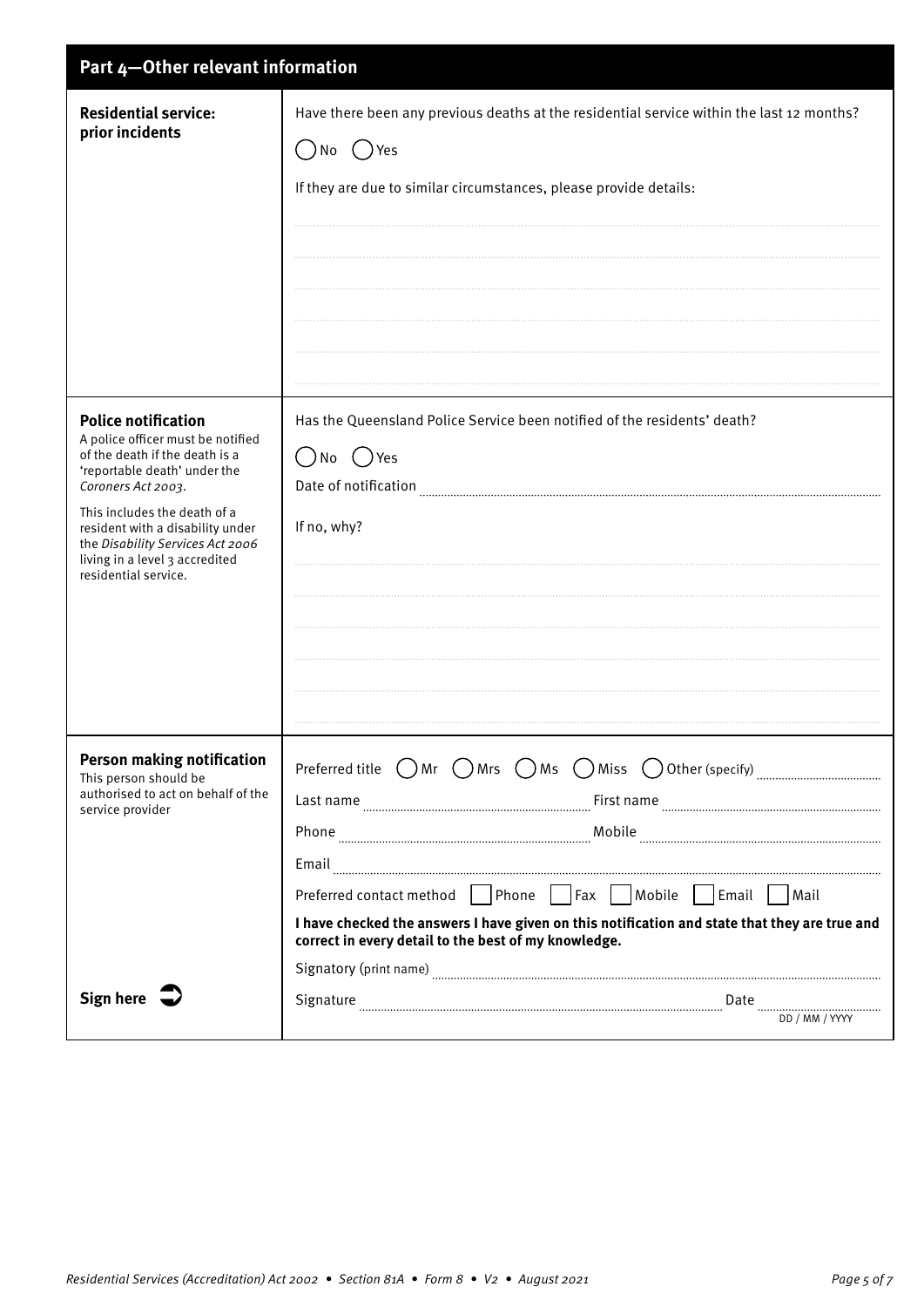| Part 5-Lodgement details |                                                                                                                                                                                                           |  |
|--------------------------|-----------------------------------------------------------------------------------------------------------------------------------------------------------------------------------------------------------|--|
| Lodgement                | Please post the completed notification together with any supporting documentation to the<br>address below.                                                                                                |  |
|                          | <b>Regulatory Services</b><br>Department of Communities, Housing and Digital Economy<br>GPO Box 690<br>Brisbane QLD 4001.                                                                                 |  |
|                          | If you would like more information regarding this notification, contact Regulatory Services<br>on 07 3008 3450, email regulatoryservices@chde.qld.gov.au, or visit our website at<br>www.chde.gld.gov.au. |  |
|                          | After hours enquiries can be made to the Department of Communities, Housing and Digital<br>Economy on 13 QGOV (13 74 68).                                                                                 |  |

## **If you have completed and checked all fields use this button to PRINT & SIGN NOW**